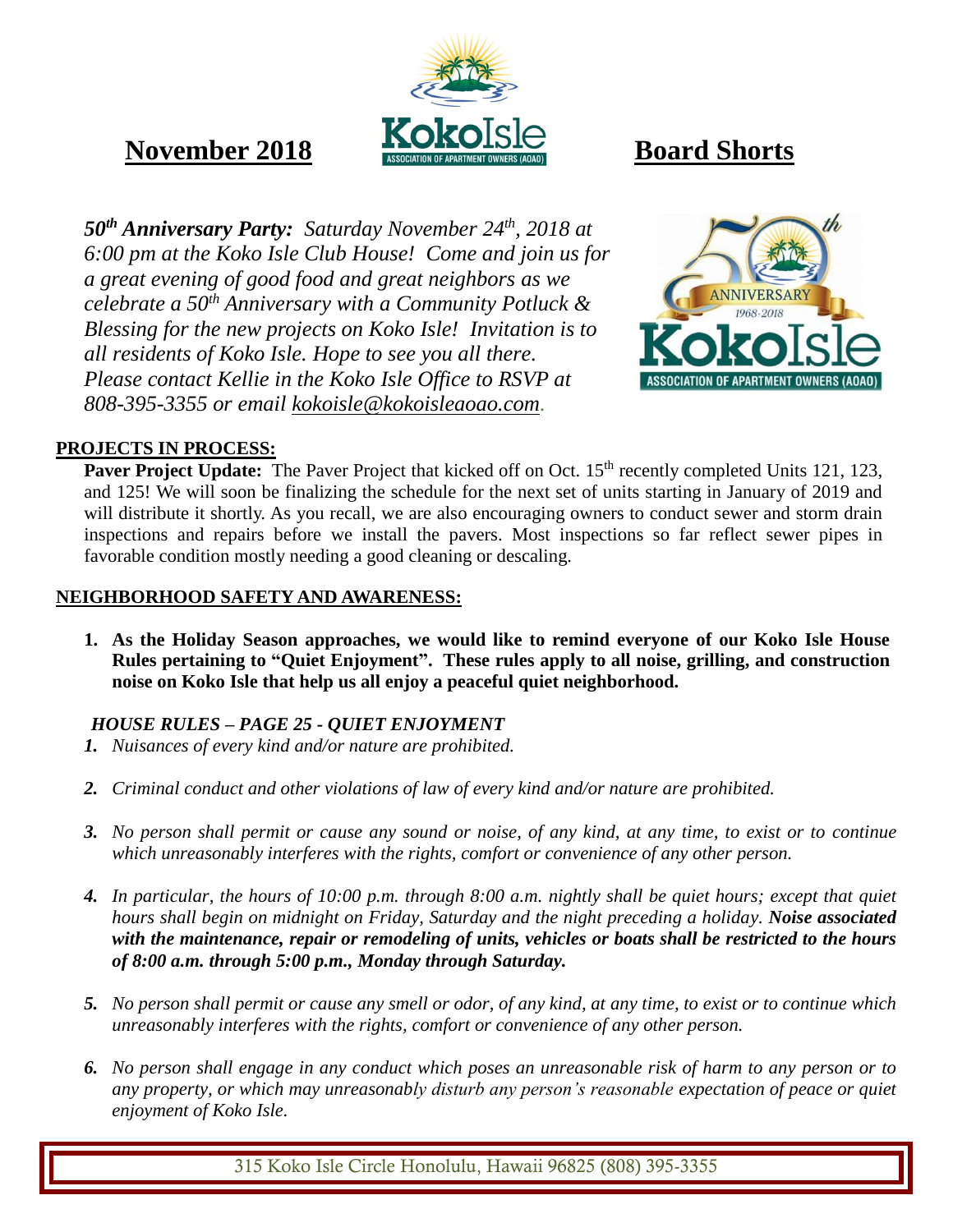#### **2. Please remember to advise your guests of Koko Isle House Rules and safety requirements at the swimming pool.**

- a) Anyone entering the pool is required to shower first.
- b) Persons with infectious or communicable diseases are not permitted in the pool.
- c) Guest usage of the pool is limited to seven guests per unit.
- d) **No food or beverages (except for water). Alcohol, and glassware are prohibited.**
- e) Infants and toddlers are required to use swim diapers.
- f) No balls, toys, air mattresses, boogie boards, or Styrofoam equipment.
- g) Pets are not allowed.

#### **3. Other common House Rules guests are not aware of:**

- a) No over-night parking without a parking pass. Passes available at the Resident Manager's office.
- b) The Swimming Pool area gate needs a key and shall only be opened to enter the pool area and shall be left closed and locked at all other times.
- c) No Skateboarding, skating, wave boarding or use of other such devices on any portion of the common elements are allowed.

#### **4. Pet Notes / Reminder:**

- a) Dogs: We are receiving complaints of dogs barking continuously from court yards when left unattended or when owners are not home. As a reminder, its against the law for a dog to bark constantly for 10 minutes, or unprovoked for 30 minutes on and off, to the disturbance of others. The Humane Society recommends that a good relationship with neighbors helps to prevent and resolve barking issues. If you or your dog are new to Koko Isle, introduce neighbors to your dog and always invite neighbors to let you know if they have any concerns about your pet. A good rapport sets the stage to working out issues should they arise – especially since its not uncommon for dogs to bark when their owners are not home.
- b) **Pet Waste Fine –** Please help reduce pet waste around Koko Isle. Please pick up after your pets.
- c) Cats: We continue to receive complaints about roaming cats causing damage to property and injuring cats that are in their own homes as they fight through fencing and screens. As a reminder, cats or dogs are not to be let out of your privacy area to roam freely on the property.

#### **5. Koko Isle is a residential community and short-term vacation rentals are prohibited.**

#### **SEASONAL COMMUNITY UPDATE:**

**1. Holiday Decorations:** The carport and adjacent walkway/planter & privacy area exteriors may be used for Christmas and/or New Year decorations between the dates of December 2nd, 2018 and January 10th, 2019. No decoration may cause any damage, be attached to any other common element structure or be attached to any common element planting.